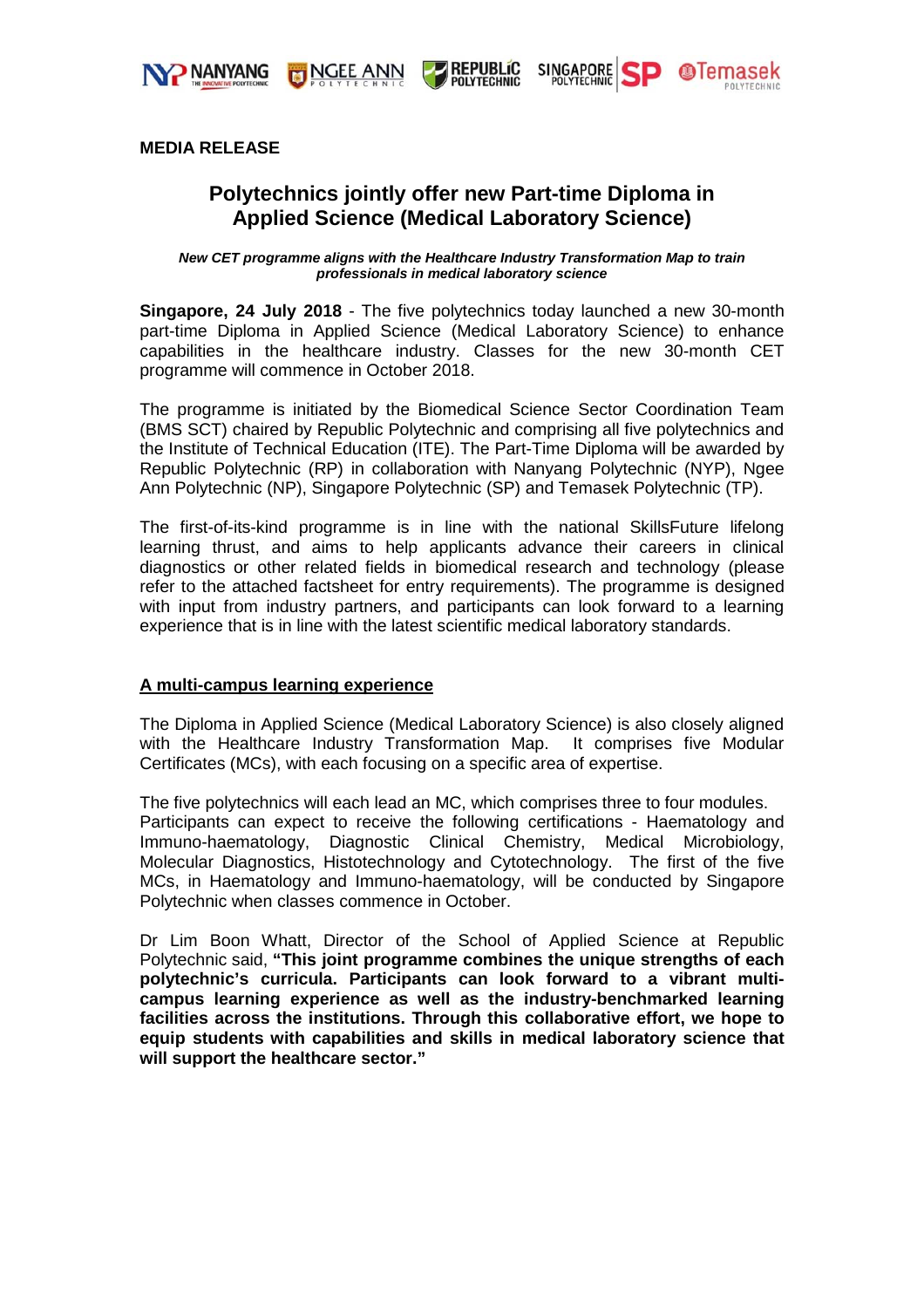

**Graduate Outcomes**

Graduates of this programme will be equipped with the necessary skills and knowledge to pursue a career in medical laboratory science or other related fields in biomedical science, in roles such as:

**PREPUBLIC**<br>POLYTECHNIC

SINGAPORE SP OTemasek

- Medical Laboratory Technologists
- Microbiology Technicians
- Biomedical Research Assistants
- Quality Assurance/Quality Control Officers

NGEE ANN

• Medical and Laboratory Product Specialists

Please refer to attached factsheet. For more course information, please visit

[https://www.rp.edu.sg/ace/course-summary/Detail/diploma-in-applied-science-](https://www.rp.edu.sg/ace/course-summary/Detail/diploma-in-applied-science-(medical-laboratory-science)) [\(medical-laboratory-science\)](https://www.rp.edu.sg/ace/course-summary/Detail/diploma-in-applied-science-(medical-laboratory-science))

#### **Media release issued by:**

**Republic Polytechnic Office of Corporate Communications**  Patrick Seng / Julian Soh +65 9767 6701 / +65 9018 0719 patrick\_seng@rp.edu.sg / julian\_soh@rp.edu.sg

#### **For more information on the various polytechnics, please visit:**

**Nanyang Polytechnic** [www.nyp.edu.sg](http://www.nyp.edu.sg/)

**Ngee Ann Polytechnic** [www.np.edu.sg](http://www.np.edu.sg/)

**Republic Polytechnic** [www.rp.edu.sg](http://www.rp.edu.sg/)

**Singapore Polytechnic** [www.sp.edu.sg](http://www.sp.edu.sg/)

**Temasek Polytechnic** [www.tp.edu.sg](http://www.tp.edu.sg/)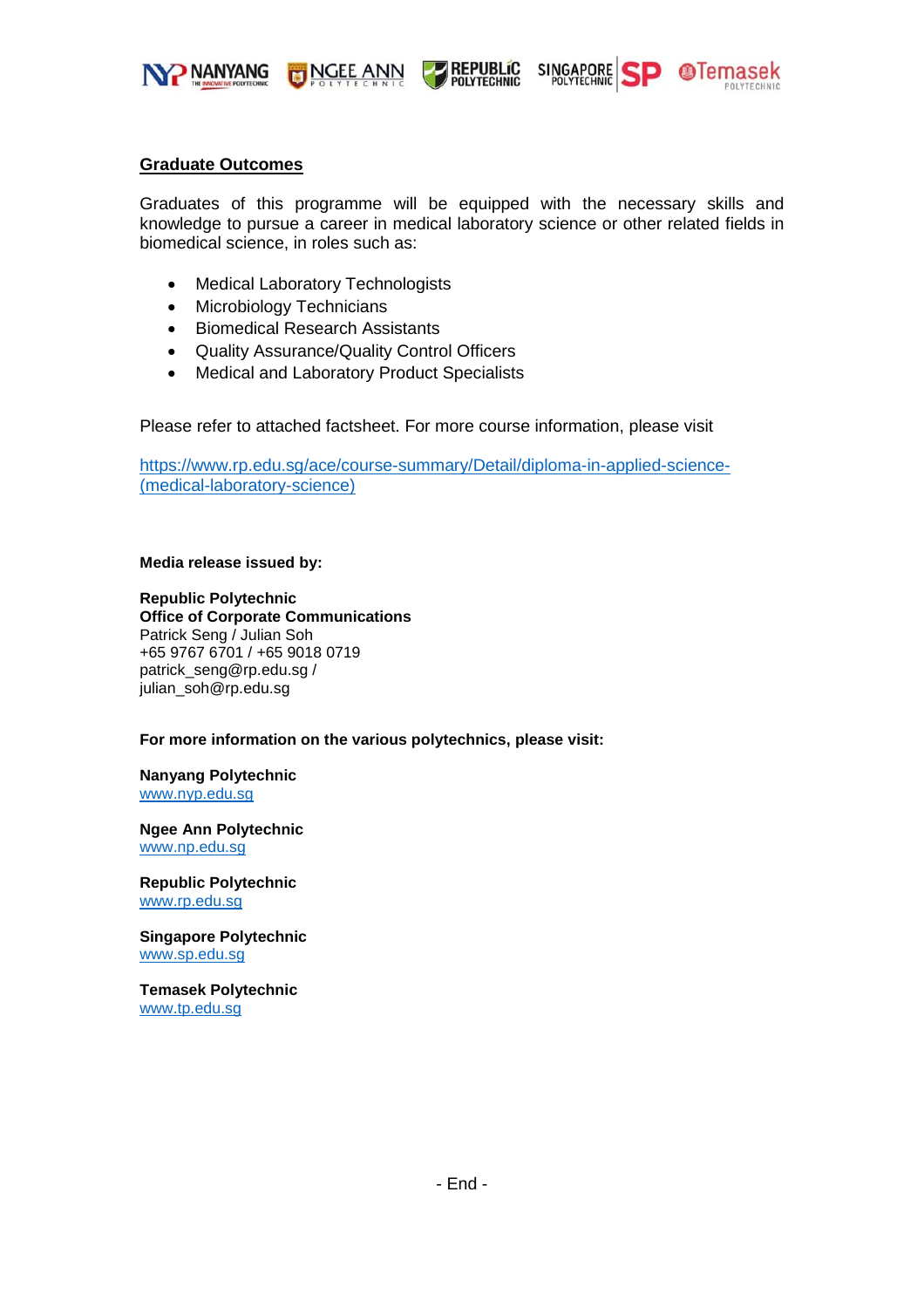



SINGAPORE SP **OTemasek REPUBLIC**<br>POLYTECHNIC



| <b>Objectives</b>     | The programme aims to equip participants with the knowledge and<br>technical skills to support the needs of the biomedical science<br>industry, particularly in medical laboratory science.                               |
|-----------------------|---------------------------------------------------------------------------------------------------------------------------------------------------------------------------------------------------------------------------|
|                       | Graduates of this programme will be able to:                                                                                                                                                                              |
|                       | i.<br>Demonstrate an understanding in the concepts<br>and<br>fundamentals of human anatomy and physiology, cell and<br>molecular biology, and the disorders and diseases affecting<br>the human body                      |
|                       | ii.<br>Apply practical knowledge for working proficiently in<br>diagnostic laboratories, including preparation of chemical<br>reagents, collection, safe handling, processing, and analysis<br>of biological specimens    |
|                       | iii.<br>Apply the test principles and methodologies used<br>in<br>laboratory investigations to detect diseases and disorders                                                                                              |
|                       | Evaluate and verify the outcome of laboratory investigations<br>iv.<br>using appropriate tools                                                                                                                            |
|                       | Assess and troubleshoot common errors in laboratory<br>v.<br>investigations                                                                                                                                               |
|                       | vi.<br>Conduct quality assessments to ensure quality assurance<br>and compliance in the pre-analytical, analytical and post-<br>analytical phases of laboratory services                                                  |
|                       | Apply and practice laboratory safety in the handling, storage<br>vii.<br>and disposal of chemicals and biological specimens, and<br>operation and maintenance of laboratory equipment                                     |
|                       | viii.<br>Demonstrate ethical behaviour and maintain confidentiality of<br>patient information                                                                                                                             |
|                       | Apply critical thinking, analytical reasoning, lifelong learning,<br>ix.<br>numeracy, information literacy, team work, leadership, and<br>communication skills to solve problems as well as work<br>effectively in teams. |
| <b>Intake Size</b>    | Around 25 - 40 participants, commencing October 2018                                                                                                                                                                      |
|                       | Application is now open and will close on 12 August 2018                                                                                                                                                                  |
| Entry<br>Requirements | Applicants should possess one of the following combinations of<br>qualification and work experience:                                                                                                                      |
|                       | 3 GCE 'O' Levels passes including English (Grade 1 to 7),<br>Science (Grade 1 to 6) and 1 relevant subject (Grade 1 to 6)*<br>with at least 3 years of relevant work experience                                           |